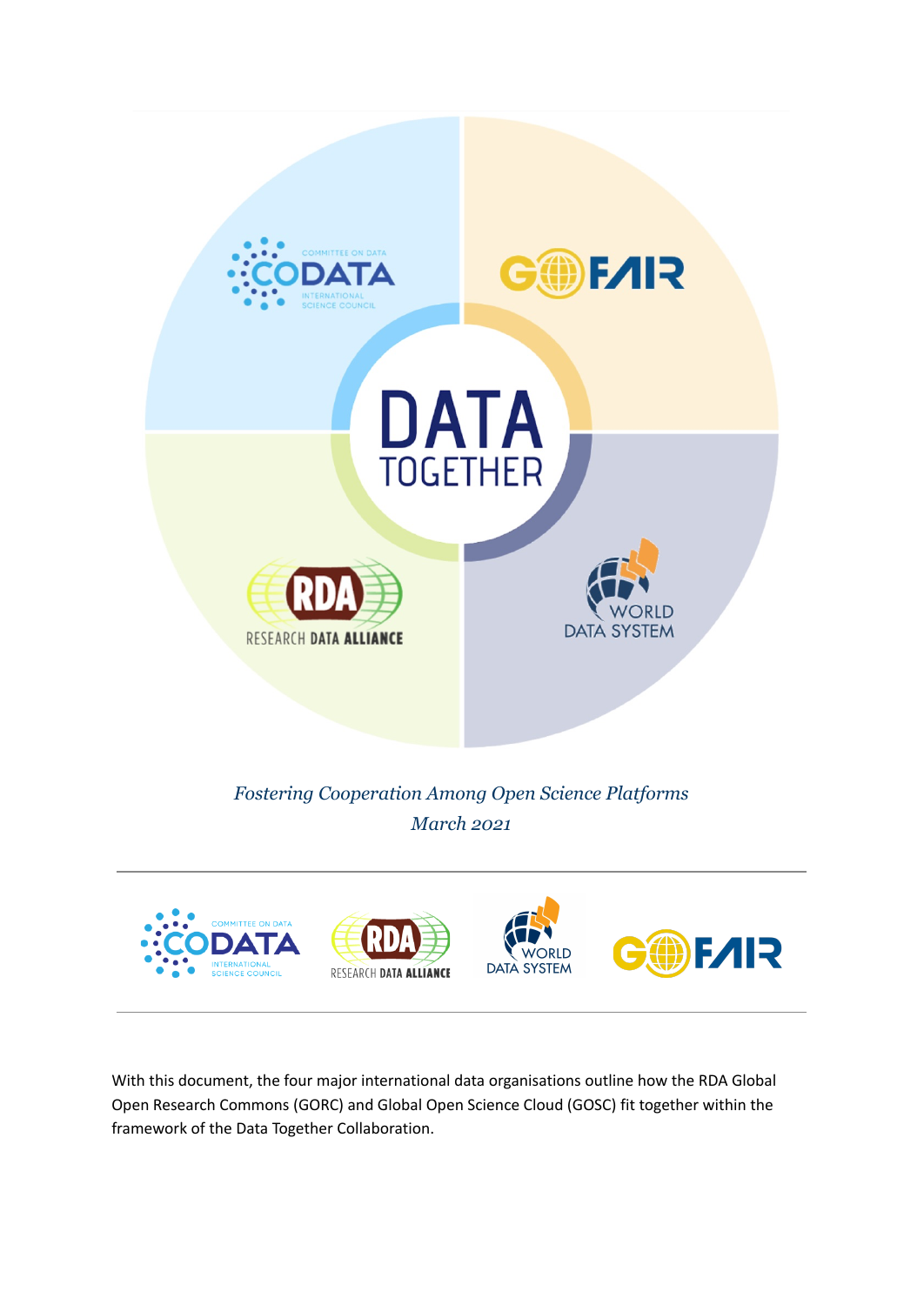# **Background and Objectives**

Collectively referred to as Data Together, the four collaborating international data organisations-CODATA, GO FAIR, RDA, WDS-have a joint commitment<sup>1</sup> to work together to optimise the global research data ecosystem and to identify opportunities that will trigger federated infrastructures to service the new reality of data-driven science. These infrastructures are typically referred to as science clouds or platforms, or research commons, and can be defined at a high level as forming a global trusted ecosystem that provides seamless access to high quality interoperable research outputs and services.

Science clouds and commons are developing around the world to address the need for infrastructures to support cross-geographical and cross-disciplinary open science. These include, but are not limited to, the European Open Science Cloud (EOSC)<sup>2</sup>, the China Science and Technology Cloud (CSTCloud)<sup>3</sup>, the Australian Research Data Commons (ARDC)<sup>4</sup>, the Malaysian Open Science Platform<sup>5</sup>, the African Open Science Platform<sup>6</sup>, the planned broadening of LA Referencia<sup>7</sup> in Latin America, as well as Canada's New Digital Research Infrastructure Organization (NDRIO) and Germany's National Research Data Infrastructure (NFDI)<sup>8</sup>. It can also comprise global domain focused research infrastructures such as the International Virtual Observatory Alliance (IVOA)<sup>9</sup>, Global Oceans Observing System (GOOS)<sup>10</sup>, and many others.

Both RDA and CODATA have major initiatives to work with the development of such open research infrastructures: RDA's Global Open Research Commons (GORC), developed in collaboration with the WDS, and CODATA's Global Open Science Cloud (GOSC). These came out of a series of meetings held at RDA Plenaries, International Data Week, CODATA Conferences and the FAIR Convergence Symposium, and ultimately include all the Data Together organisations as partners. The GORC and GOSC initiatives aim to encourage cooperation, alignment and interoperability among these infrastructures.

### **Global Open Research Commons (GORC)**

In alignment with RDA's core mission to *'set international Research Data and Protocol agreements and standards'<sup>11</sup>* , the RDA Global Open Research Commons Interest Group (GORC IG) $^{12}$  is helping to support coordination amongst regional, national, pan-national and domain-specific organizations. Those organizations are developing the interoperable resources necessary to enable researchers to address societal grand challenges across disciplines, technologies and countries.

<sup>1</sup> Data Together Statement (March 2020) https://www.rd-alliance.org/sites/default/files/attachment/Data%20Together%20Final%20Version%20March%202020%5B5%5D.pdf

<sup>2</sup> https://ec.europa.eu/research/openscience/index.cfm?pg=open-science-cloud/

<sup>3</sup> http://www.cstcloud.cn/

<sup>4</sup> https://ardc.edu.au/

<sup>5</sup> https://www.akademisains.gov.my/mosp/about/

<sup>6</sup> http://africanopenscience.org.za/

<sup>7</sup> http://www.lareferencia.info/en/

<sup>8</sup> https://engagedri.ca/

<sup>9</sup> https://ivoa.net/

<sup>10</sup> https://www.goosocean.org/

<sup>11</sup> https://www.rd-alliance.org/about-rda

<sup>12</sup> https://www.rd-alliance.org/groups/global-open-research-commons-ig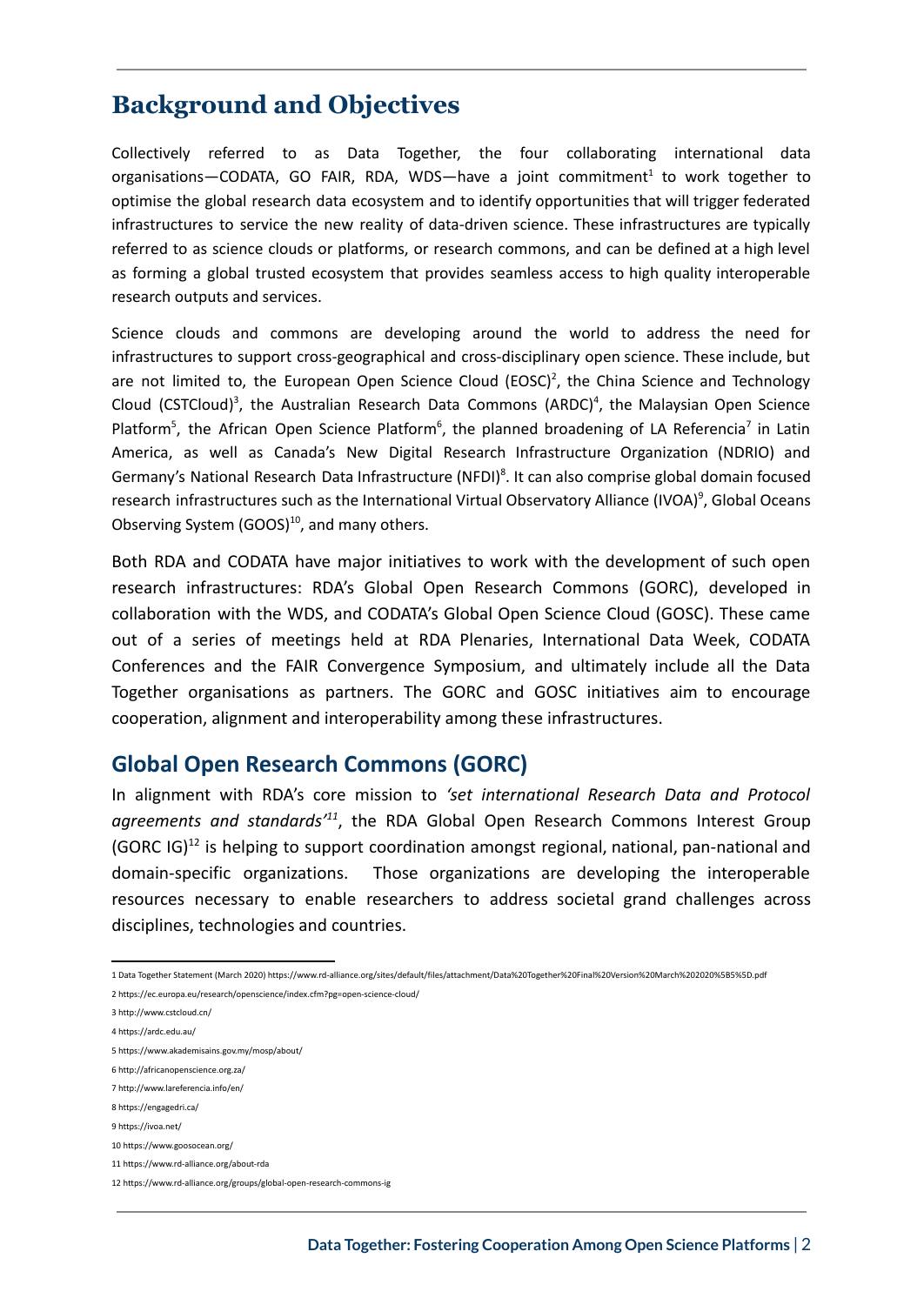The GORC IG and the new GORC Benchmarking Working Group (WG) are currently consolidating the definition of the Global Open Research Commons, validating the typology that could serve as a framework for benchmarking, comparing descriptions of the implementation of each component, and defining benchmarks to track status and global maturity. Ultimately those inputs will inform the final deliverable from the project: a roadmap for integrating commons. The building blocks of the GORC IG/WG reflect input from global initiatives (NIH data commons, ARDC, EOSC, Canadian NDSF), further enabling the Data Together agenda with its data-oriented mission and facilitating a connection with other developments across the world.

## **Global Open Science Cloud (GOSC)**

The Global Open Science Cloud (GOSC)<sup>13</sup> initiative has its roots in the same series of meetings. It was proposed in 2019 at the CODATA conference in Beijing with the objective to assist the alignment and interoperation of open science cloud activities. GOSC aims to co-design and build a cross-continental, federated e-infrastructure and virtual research environment for global cooperation and open science using harmonized policies, interoperable protocols and transparent services. Network connectivity, secure AAI (Authentication and Authorization Infrastructure), computing federation, FAIR data, and policy alignment are the key components.

A CODATA GOSC Working Group<sup>14</sup> was established in October 2020 to steer the initiative. Underpinning the first stage, funding from the Chinese Academy of Sciences (CAS) has been obtained for a five-year project to develop cooperation, coordination, interoperability, and (where possible) federation between national and regional Open Science Clouds. The project will encourage cooperation in four areas of interoperability (governance and participation, policy and legal, infrastructure and semantics). It will also conduct four case studies in how international collaborative research projects can be supported by Open Science Platforms. Finally, the project will play a major international coordinating role as a part of the CODATA Decadal Programme.

A key activity of the project will be an annual symposium, the first being proposed for Beijing, the International Symposium on Open Science Cloud (ISOSC), which will provide a forum for collaboration and exchange of ideas towards the vision of alignment and interoperation of open science cloud initiatives and the implementation of a cross-continental GOSC.

### **Moving Forward**

The ongoing activities of the GORC and the GOSC initiatives have the potential to be key aspects in the implementation of the Data Together commitment to improving the availability and integrity of research data and relevant policies. In turn, Data Together can

<sup>13</sup> https://www.cstcloud.net/gosc/

<sup>14</sup> [https://docs.google.com/document/d/1banGB46b183\\_HoIGBedIMCSX9HGkU9iEBeeHhCM7a3Y/edit](https://docs.google.com/document/d/1banGB46b183_HoIGBedIMCSX9HGkU9iEBeeHhCM7a3Y/edit)